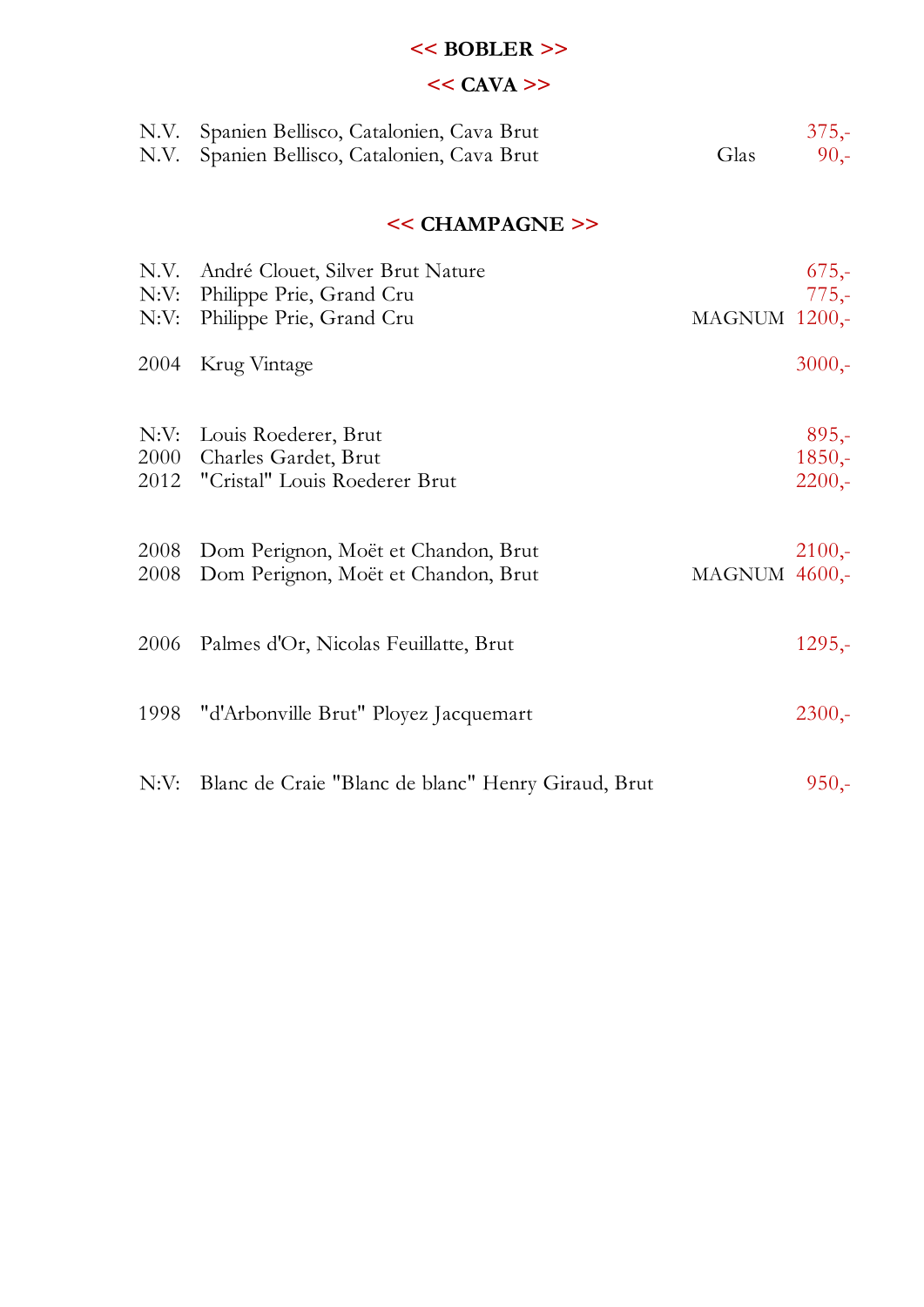#### **<< HVIDVIN >>**

#### **<< FRANKRIG >>**

#### *Alsace*

| 2017 | Pinot Gris, Henri Fuchs                                   |      | $525,-$  |
|------|-----------------------------------------------------------|------|----------|
| 2016 | "Genése Riesling" Vignobles des 2 Lunes                   |      | $575,-$  |
| 2019 | Pinot Blanc Trimbach                                      |      | $495,-$  |
| 2017 | Riesling, Trimbach                                        |      | $595,-$  |
| 2017 | Riesling, Trimbach                                        | Glas | $105,-$  |
|      | Loire                                                     |      |          |
| 2021 | Pouilly-Fumé, Cedrick Bardin                              |      | $550,-$  |
| 2020 | Sancerre, Guy Saget                                       |      | $575,-$  |
|      | Bourgogne - Chablis                                       |      |          |
| 2018 | Chablis Les Beaumonts, Domaine Servin                     |      | $575,-$  |
|      | <b>Bourgogne</b>                                          |      |          |
| 2018 | Macon-Lugny, Chardonnay, Bouchard Pére Fils               |      | $550,-$  |
| 2019 | Macon-Villages, Chardonnay, Domaine Perrachon             |      | $675,-$  |
| 2019 | Pouilly-Fuisse, Chardonnay, Domaine Perrachon             |      | $825,-$  |
| 2018 | Chassagne Montrachet 1. Cru "Clos st. Jean", La Charriere |      | $1225,-$ |
| 2017 | Meursault, Domaine Vincent Bouzereau                      |      | $1250,-$ |
|      | Languedoc-Roussillon                                      |      |          |
|      | 2019 Terre des Moutonnes, Coteaux de Béziers, Chardonnay  |      | $375,-$  |
|      |                                                           |      |          |
|      | << TYSKLAND >>                                            |      |          |
|      |                                                           |      |          |

| 2018 Rheinhessen "Trocken" Weingut Riffel | $465,-$ |
|-------------------------------------------|---------|
| 2018 Mosel "Schiefer Riesling" Nik Weis   | $485 -$ |
| 2015 Rheingau "Halbtrocken", Bibo Runge   | $550 -$ |

#### **<< ØSTRIG >>**

| 2018 Grüner Veltliner, Langenlois, Weszeli | $500 -$ |
|--------------------------------------------|---------|
| 2015 Riesling "Semi Sweet", Weszeli        | $550 -$ |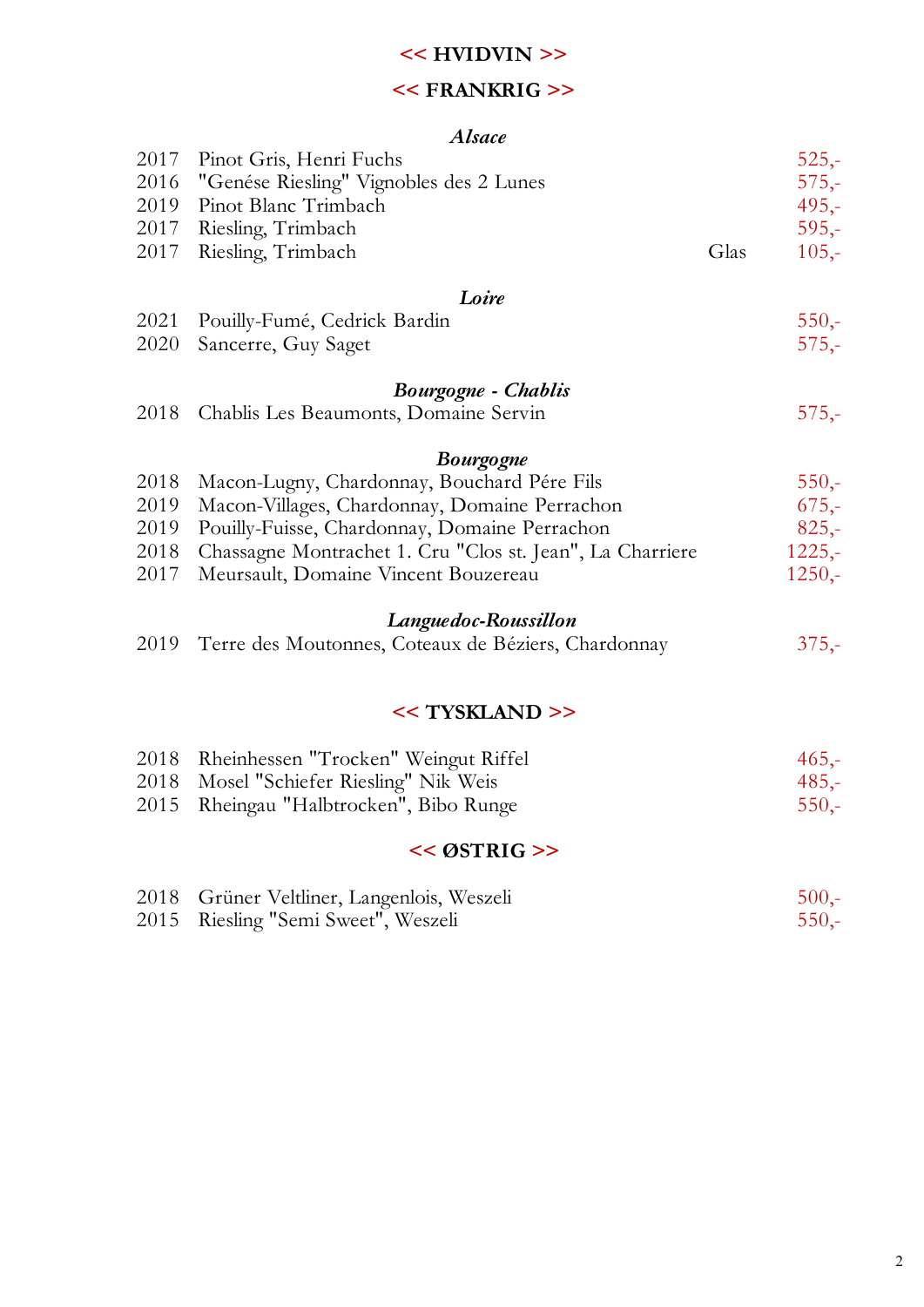#### **<< ITALIEN >>**

| 2019                         | Corsarini, Pinot Grigio, Sicilien                                                                                                                                                                                            |      | $375,-$                                  |
|------------------------------|------------------------------------------------------------------------------------------------------------------------------------------------------------------------------------------------------------------------------|------|------------------------------------------|
|                              | $<<$ USA >>                                                                                                                                                                                                                  |      |                                          |
| 2018<br>2019<br>2020<br>2020 | Washington State Chardonnay, Château St. Michelle<br>Livermore Valley, Chardonnay "Morning Fog" Wente<br>Silver Mountain, Chardonnay,<br>Silver Mountain, Chardonnay,                                                        | Glas | $650 -$<br>$525 -$<br>$375,-$<br>$95,-$  |
| 2019<br>2019<br>2019<br>2018 | << NEW ZEALAND >><br>Marlbobough<br>Sauvignon Blanc, Cellar Selection, Sileni<br>Sauvignon Blanc, Cellar Selection, Sileni<br>Waipara Valley<br>Pinot Gris, Stratum, Sherwood Estate<br>Chardonnay, Stratum, Sherwood Estate | Glas | $425,-$<br>$75,-$<br>$450,-$<br>$450, -$ |
| 2021<br>2021                 | $<<$ SYDAFRIKA >><br>Chardonnay, Sand River Mountains<br>Chardonnay, Sand River Mountains<br>$<<$ ROSE >>                                                                                                                    | Glas | $325,-$<br>$70 -$                        |

| 2018 Provence, Grand Reserve, Mimi          |      | $450 -$ |
|---------------------------------------------|------|---------|
| 2018 Provence, d2 Vignobles, Familie Double |      | $425 -$ |
| 2020 Henri Bonnaud, Steff Rosé              |      | $465 -$ |
| 2020 Henri Bonnaud, Steff Rosé              | Glas | $90 -$  |
| 2019 Côtes du Rhône, Rosé, Pierre Amadeiu   |      | $485 -$ |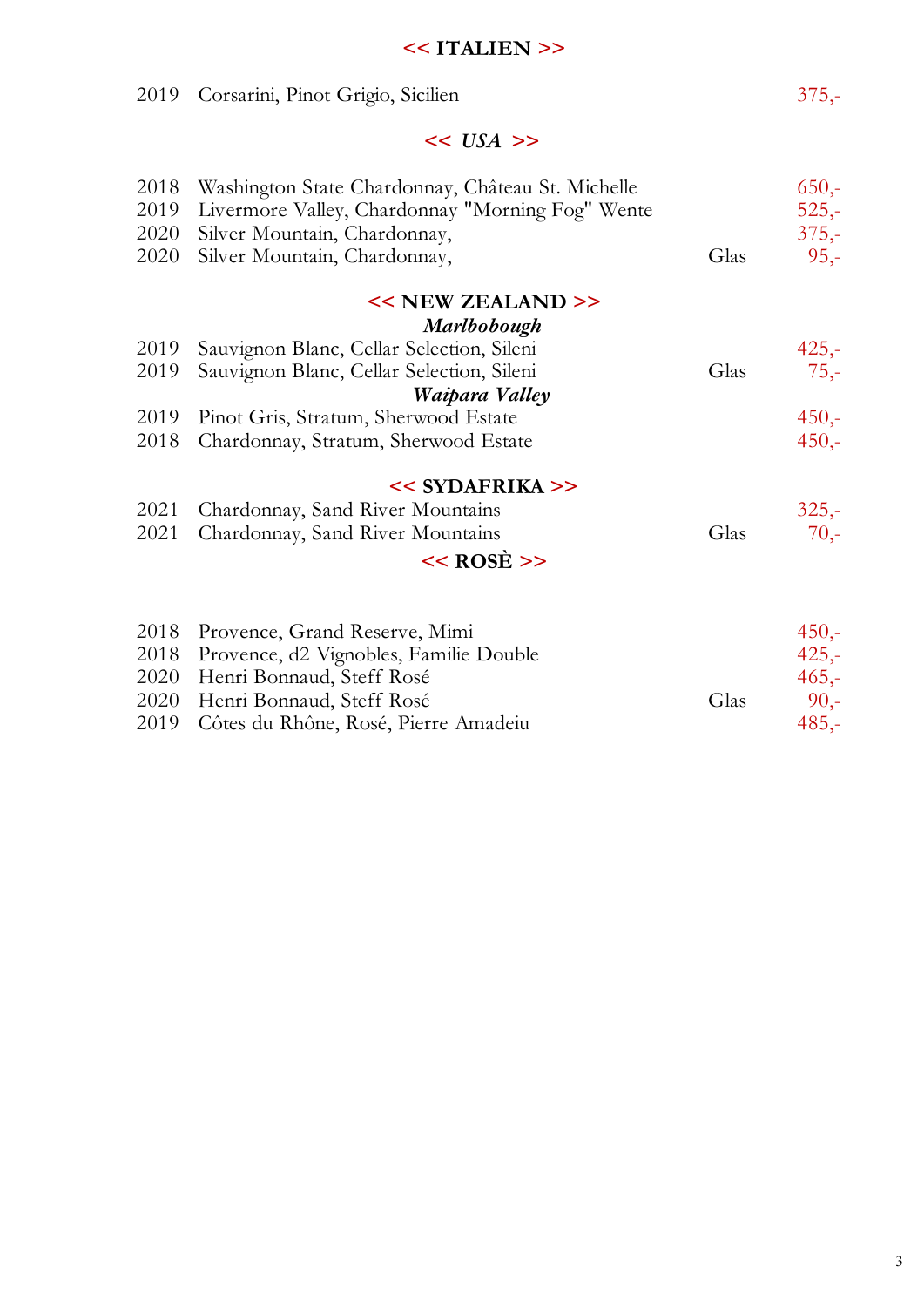# **<< RØDVIN >>**

#### **<< FRANKRIG >>**

|      | Bourgogne - Côte de Nuits                                 |      |          |
|------|-----------------------------------------------------------|------|----------|
| 2007 | Charmes Chambertin, Boisset                               |      | $2395,-$ |
|      | 2015/16 Côte de Nuits-Villages, Bouchard Pere & Fils      |      | $575,-$  |
| 2018 | Hautes-Cotes de Beaune, Camille Giroud                    |      | $875,-$  |
| 2014 | Gevrey Chambertin, Bouchard Pere & Fils                   |      | $965,-$  |
|      | Bourgogne - Beaujolais                                    |      |          |
| 2019 | Fleurie, Gamay, Domaine Chermette                         |      | $515,-$  |
| 2020 | Beaujolais-Villages, Louis Jadot                          |      | $425,-$  |
|      | <b>Bordeaux</b>                                           |      |          |
| 2015 | Château Lagrange, St. Julien, 3. Cru Classé               |      | $1195,-$ |
| 2018 | Baron de Brane, Cantenac, Margaux, 2. Cru Classé          |      | $1050,-$ |
|      | Côtes du Rhône                                            |      |          |
|      | 2017/18 Châteauneuf-du-Pape, Château Jas de Bressy        |      | $675,-$  |
| 2020 | Rasteau, Grenache/Syrah/Mourvedre, M. Chapoutier          |      | $475,-$  |
| 2018 | Cotes du Rhône Villages, Plan de Dieu, Paul Jaboulet Ainé |      | $465,-$  |
| 2015 | Crozes Hermitage, Domaine de Thalabert, Paul Ainé         |      | $875,-$  |
| 2018 | Cotes du Rhône, Passion de Anselme, Brotte                |      | $425,-$  |
| 2018 | Cotes du Rhône, Passion de Anselme, Brotte                | Glas | $100,-$  |
|      |                                                           |      |          |
|      | Pays $d'Oc$                                               |      |          |
| 2020 | Maison, Barboulot, Pinot Noir                             |      | $395 -$  |
| 2020 | Maison, Barboulot, Pinot Noir<br><b>Alsace</b>            | Glas | $95,-$   |
| 2017 | Pinot Boir, Marc Kreudenweiss                             |      | $625,-$  |
|      | Loire                                                     |      |          |
| 2017 | Sancerre, Pinot Noir, La Villaudiére, Reverdy & Fils      |      | $485,-$  |
|      |                                                           |      |          |
|      | << TYSKLAND >>                                            |      |          |
| 2019 | Spätburgunder, Zellertal, Schwedhelm                      |      | $500 -$  |
|      | $<<$ ØSTRIG >>                                            |      |          |
| 2017 | Pinot Noir, Domaine Wachau                                |      | $650,-$  |
|      | 2017/18 Zweigelt, Pfaffl                                  |      | $475,-$  |
|      | $<<$ SPANIEN $>>$                                         |      |          |
|      | Aragon                                                    |      |          |
| 2016 | Garnacha, La Olvidada, Proyecto Garnachas de Espaã        |      | $445,-$  |
|      | Rioja                                                     |      |          |
|      | 2012/16 Vina Pomal, Gran Reserva, Tempranillo             |      | $550,-$  |
| 2010 | Garage, Tempranillo, Baigorri                             |      | $775,-$  |
|      |                                                           |      |          |

#### *Ribera del Duero*

2015/16Urban Ribera, Tempranillo, O. Founier 445,-

4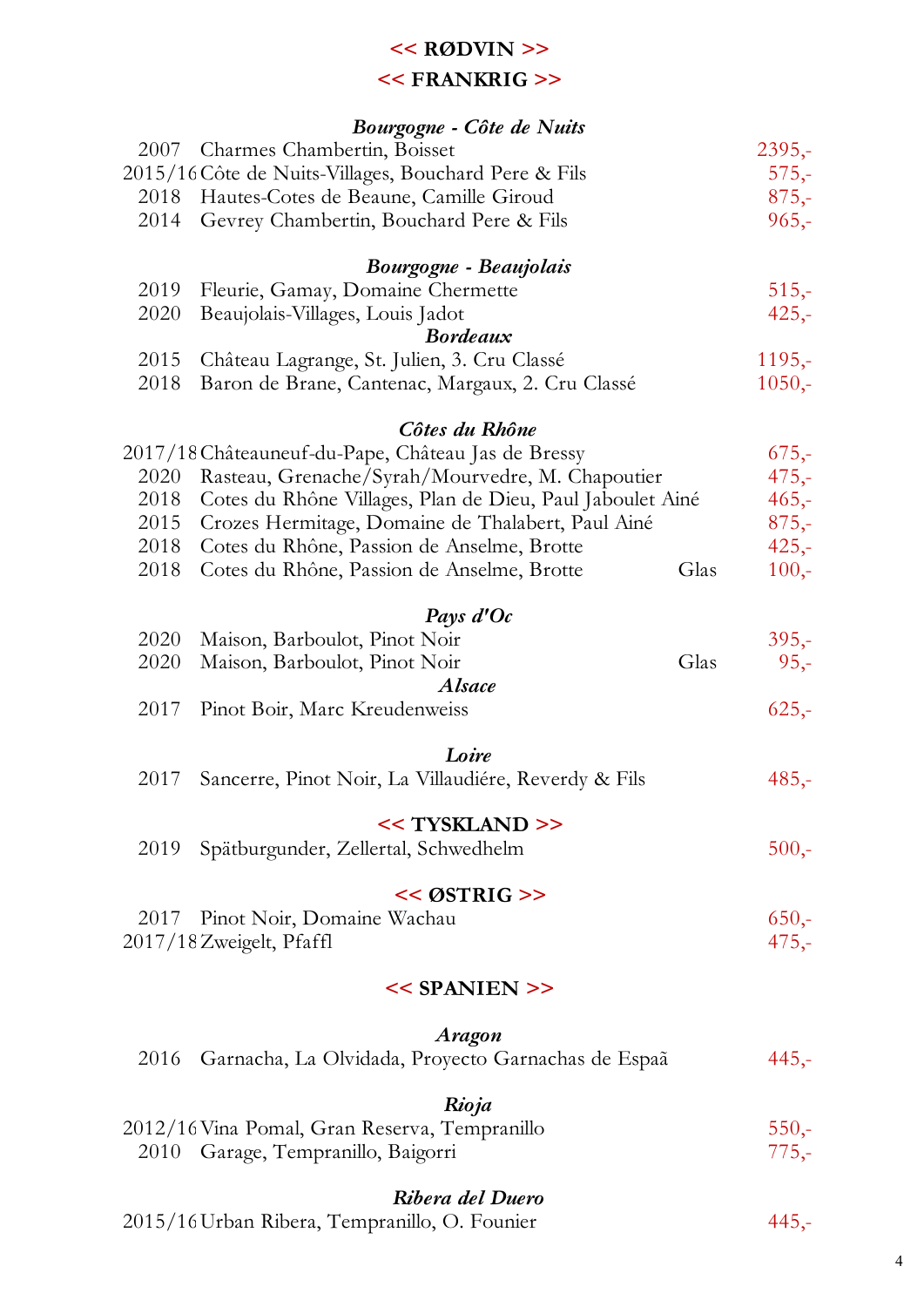# **<< ITALIEN >>**

#### *Piemonte*

| 2016 | Barolo Reverdito, Nebbiolo                                 | $650,-$  |
|------|------------------------------------------------------------|----------|
| 2007 | Barolo, Vigneto Cereqiou, Beni di Batasiolo                | $895 -$  |
| 2016 | Barbera d'Alba, Butti, Reverdito                           | $485,-$  |
| 2014 | Fontanabianca, Barbaresco, Nebbiolo                        | $625,-$  |
|      | <b>Veneto</b>                                              |          |
|      | 2016/17 Amarone della Valpolocella, Tommasi                | $725,-$  |
|      | 2018 Ripasso Valpolocella, Il Sestante, Tommasi            | $450,-$  |
|      | Emilia-Romagna                                             |          |
| 2018 | Moma, Sangiovese/Cab. Sauvignon, Umberto Cesaris           | $425,-$  |
|      | <b>Toscana</b>                                             |          |
| 2017 | Chianti Classico, Berardenga, Felsina                      | $775,-$  |
| 2017 | Bolgheri, Poggio al Tesoro, Il Seggio                      | $825,-$  |
| 2017 | Promis, Merlot/Sangiovese/Syrah, Gaja                      | $895,-$  |
|      | << PORTUGAL >>                                             |          |
|      | Duoro                                                      |          |
| 2016 | Post Scriptum, Touriga National/Franca, Prats & Simmington | $525 -$  |
|      | $<<$ USA >>                                                |          |
|      | Californien - Napa Valley                                  |          |
| 2015 | Artimis, Cabernet Sauvignon, Stag's Leap Wine Cellars      | $1195,-$ |
| 2014 | S.L.V. Cabernet Sauvignon, Stag's Leap Cellars             | $1595 -$ |
|      |                                                            |          |
|      | Californien - Lodi                                         |          |
| 2017 | 337 Cabernet Sauvignon, Clay Station Vineyard, Noble Wines | $475,-$  |
| 2020 | Cocoon, Zinfandel                                          | $425 -$  |
|      | Oregon - Willamette Valley                                 |          |
| 2017 | Pinot Noir, Whole Cluster, Willamette Valley Vineyards     | $650 -$  |
|      | << AUSTRALIEN >>                                           |          |
|      | Victoria                                                   |          |
|      | 2017 Tournon Matilda, Shiraz, M. Chapoutier                | $525 -$  |

| 2017 Tournon Matilda, Shiraz, M. Chapoutier |      | $525 -$ |
|---------------------------------------------|------|---------|
| 2020 Shiraz, Darling River                  |      | $325 -$ |
| 2020 Shiraz, Darling River                  | Glas | $70 -$  |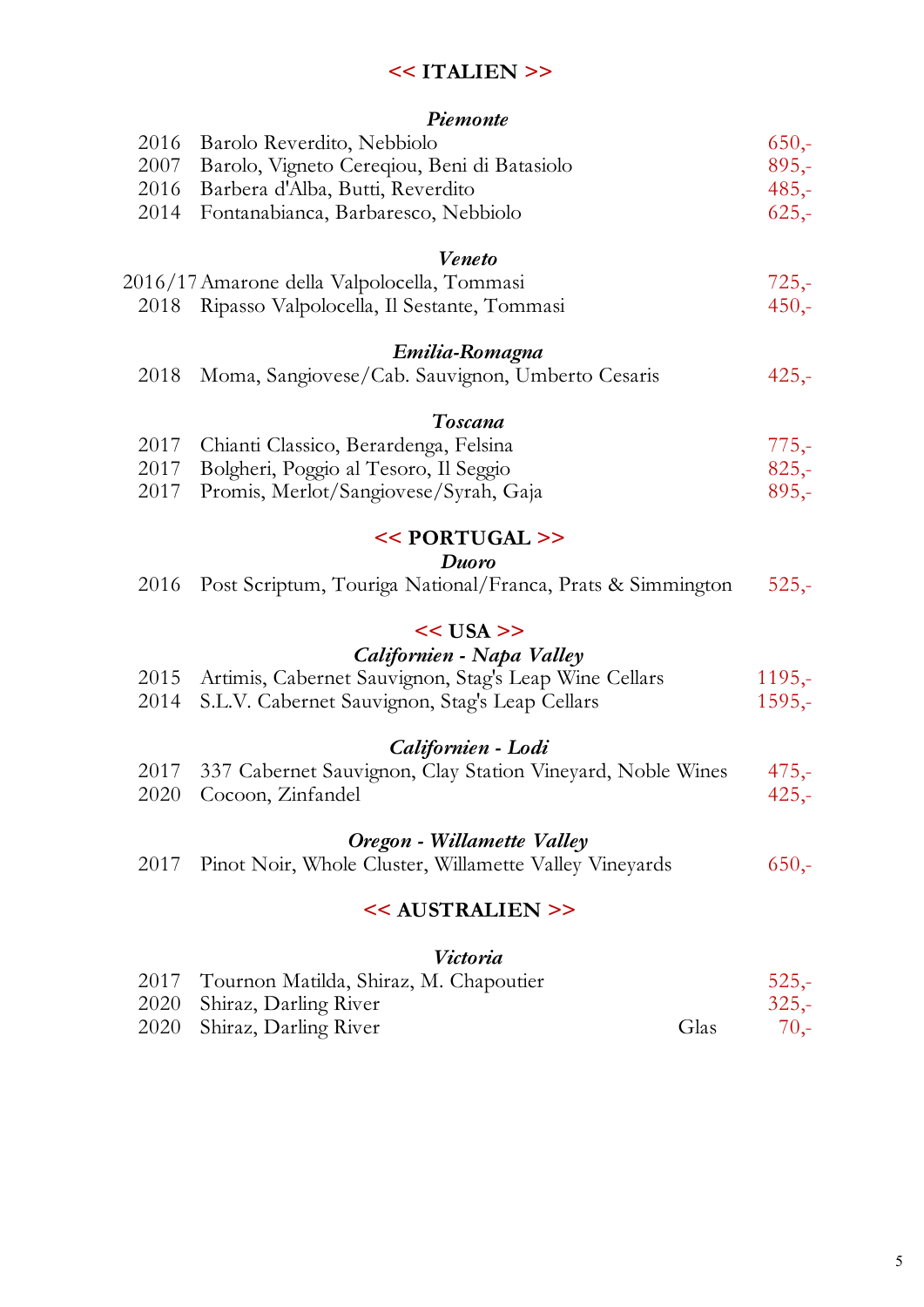# **<< SØDE >>**

# **<< FRANKRIG >>**

| 2008<br>2010<br>2012<br>2014<br>2015 | Sauternes 2. Cru Barsac, Château Doisy-Daëne<br>Sauternes, Château Haut-Mayne<br>Loupiac, Réserve de Coteaux, Chäteau de Ricaud<br>Loupiac, Réserve de Coteaux, Chäteau de Ricaud<br>St. Croix du Mont, Château Les Arroucats | 37,5 | $775,-$<br>$575,-$<br>$500,-$<br>$375,-$<br>$425,-$   |
|--------------------------------------|-------------------------------------------------------------------------------------------------------------------------------------------------------------------------------------------------------------------------------|------|-------------------------------------------------------|
|                                      | $<<$ ØSTRIG >>                                                                                                                                                                                                                |      |                                                       |
| 2017                                 | Beerenauslese Terrassen, Domäne Wachau                                                                                                                                                                                        | 37,5 | $500,-$                                               |
|                                      | $<<$ ITALIEN $>>$                                                                                                                                                                                                             |      |                                                       |
| 2020                                 | Moscato d'Asti, Contarini Valsé<br>Voulet Casorzo, Fracchia<br>Voulet Casorzo, Fracchia                                                                                                                                       | Glas | $395,-$<br>$500,-$<br>$55,-$                          |
|                                      | $<<$ PORTUGAL $>>$                                                                                                                                                                                                            |      |                                                       |
| 1985<br>1980<br>2000<br>2003<br>1998 | Warre's Vintage<br>Warre's Vintage<br>Warre's Vintage<br>Warre's LBV<br>Warre's, Quinta da Cavadinha                                                                                                                          | 37,5 | $1900,-$<br>$1750,-$<br>$775,-$<br>$550,-$<br>$725,-$ |
| 1998                                 | Warre's, Quinta da Cavadinha                                                                                                                                                                                                  | 37,5 | $500,-$                                               |

2000 Warrw's, Colheita Vintage 600,-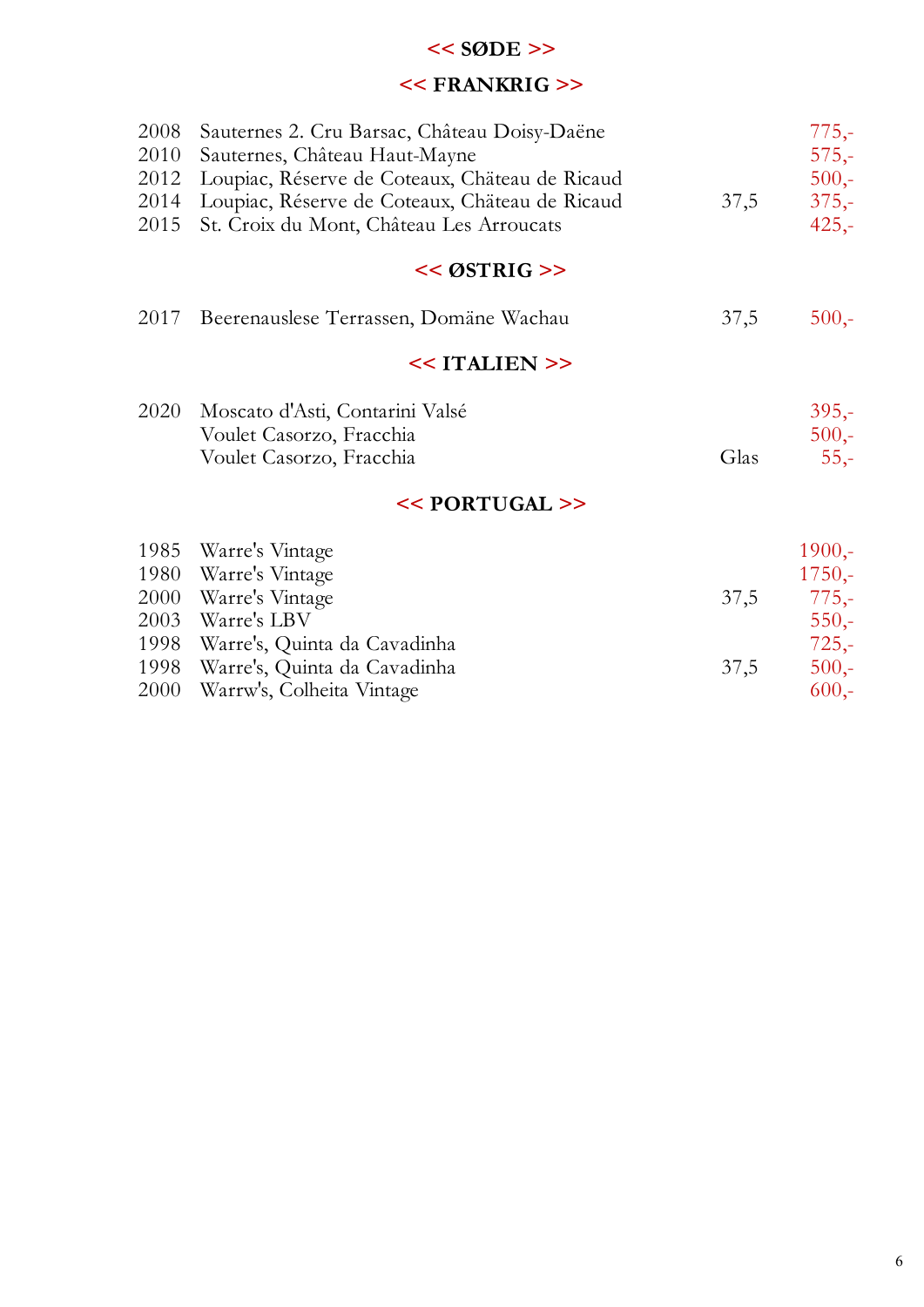|      | <b>HVIDE</b>                                     |         |
|------|--------------------------------------------------|---------|
| N.V. | Spanien Castellblanc, Penedes, Cava Brut         | $375 -$ |
|      | Hayes Ranch, Chardonnay                          | $450,-$ |
| 2018 | Pléyades, Campo de Borja, Macabeo/Chardonnay     | $325 -$ |
|      | 2020 Claude Val, Blanc                           | $375 -$ |
|      | Astrolabe, Sauvignon blanc                       | $455,-$ |
|      | RØDE                                             |         |
|      | Fleurie, Le Haut de Bois,                        | $500,-$ |
| 2020 | Luma Rosso, Terre Siciliane                      | $375,-$ |
| 2020 | Tebaldo, Negroamaro/Primitivo                    | $325 -$ |
|      | Dashwood Pinot noir                              | $525,-$ |
|      | Onix                                             | $495,-$ |
| N:V: | Spanien Castellblanc, Penedes, Rosado, Cava Brut | $375 -$ |
|      | Anagallis                                        | $825,-$ |
|      |                                                  |         |
|      |                                                  |         |

|      | Ricioto della Valpolicella, Tomasi   | 37,5 | $425 -$ |
|------|--------------------------------------|------|---------|
| 2006 | Warres, Otima                        | 37,5 | $425 -$ |
|      | Symphonie de Fleurs,                 |      | $350,-$ |
|      | Warres Tawny                         |      | $425 -$ |
|      | Banyuls, Croix Milhas                |      | $425 -$ |
|      | Batasiolo, Mascato Rosé Spumante     |      | $450,-$ |
|      | Moscatel de Setubal, Adega de Pegoes |      | $400 -$ |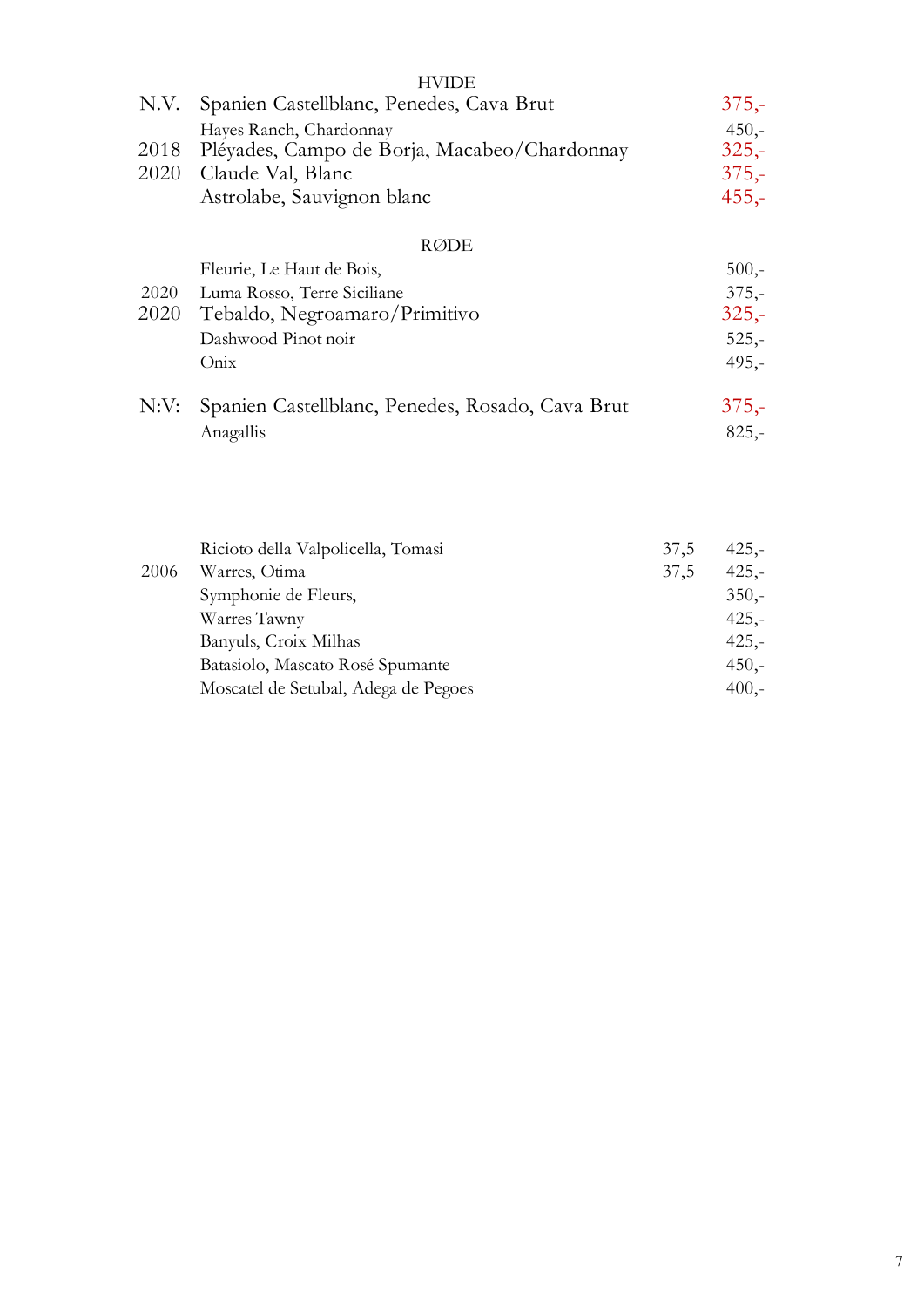Fior di vigna 375,-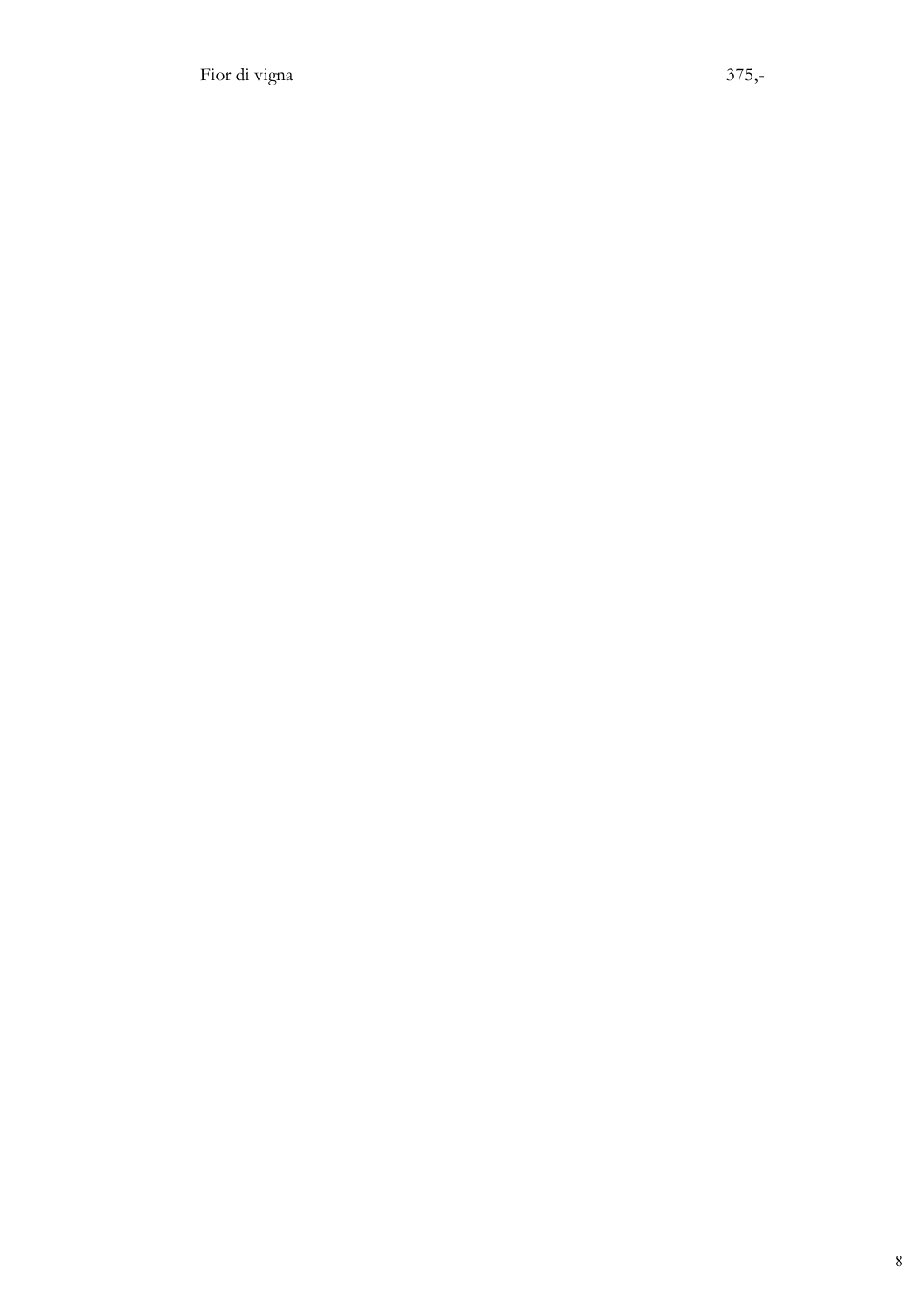#### **<< SPIRITUS >>**

- Gunroom gin
- Smirnoff
- Bacardi
- Gosling
- Beefeater
- Bushmills
- Jim Beam
- Geranium Gin
- Hendricks Gin
- Cachaca
- Skagerak
- Tullamore Dew
- Morgan
- Monkey 47
- Martini
- Diverse Spiritus
- Pissang Ambon
- Baileys
- Cointreau
- Drambuie
- Kahlua
- Div. Likør
- Tanqueray gin
- Gammel Dansk
- 1 Enkelt
- Fernet Branca
- Jägermeister
- Dr. Nielsen
- Campari
- Aperol
- Pimms
- Angostura
- Rød Aalborg
- Porse
- Jubilæum
- Dild
- Harald Jensen
- Export
- O.P. Anderson
- Linie
- Jule Akvavit
- Brøndum
- Grenadine
- Lillet
- bols
- Grand marnier
- Sourz
- monin
- Diverse fra Dag H
- Calvados Drouin
- V.S Cognac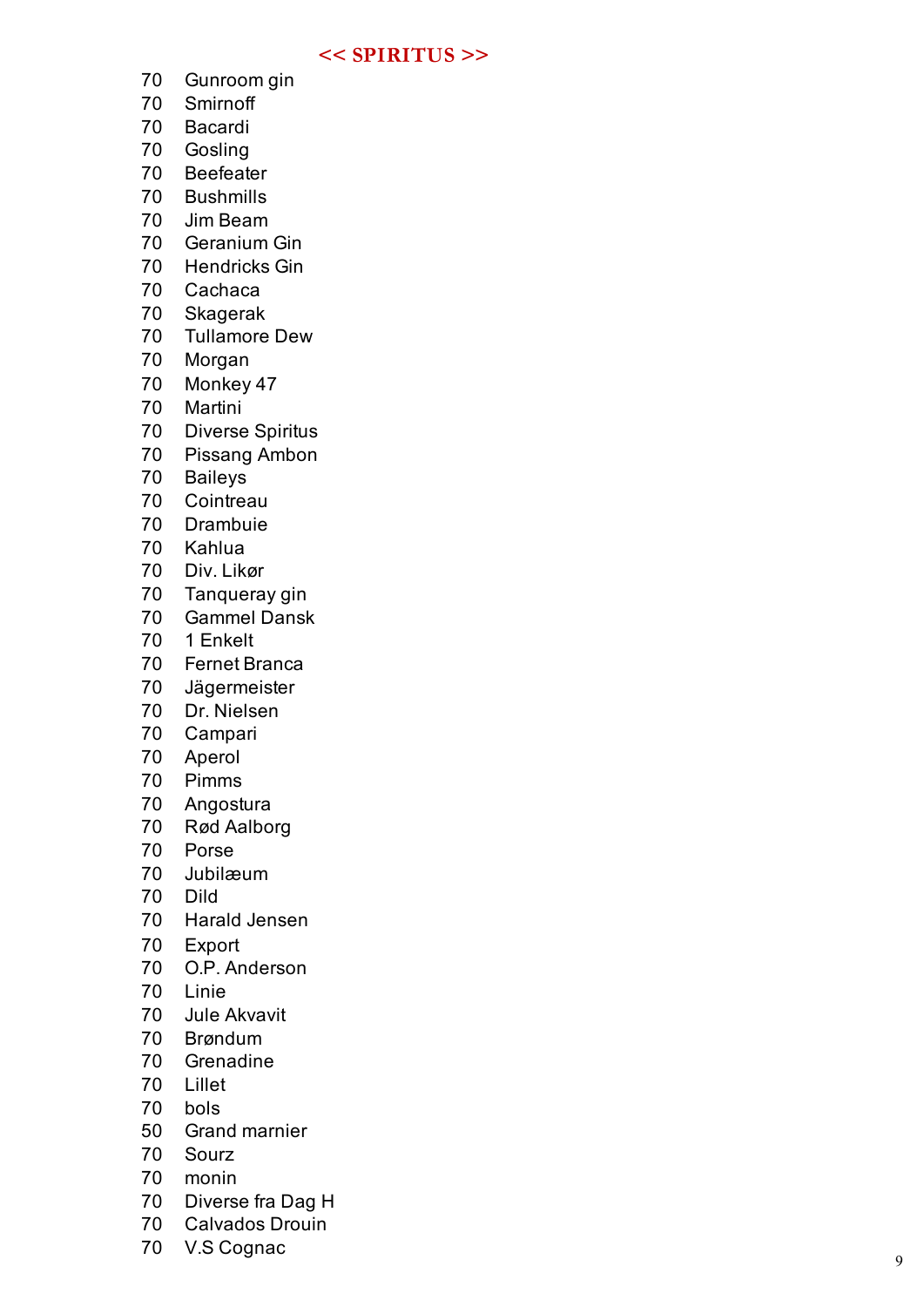- 70 Renault XO Carte Noire<br>70 Leopold 15 karat
- 
- 70 Leopold 15 karat<br>70 Eau de Vie Poirre Eau de Vie Poirre
- 70 Leopold 20 karat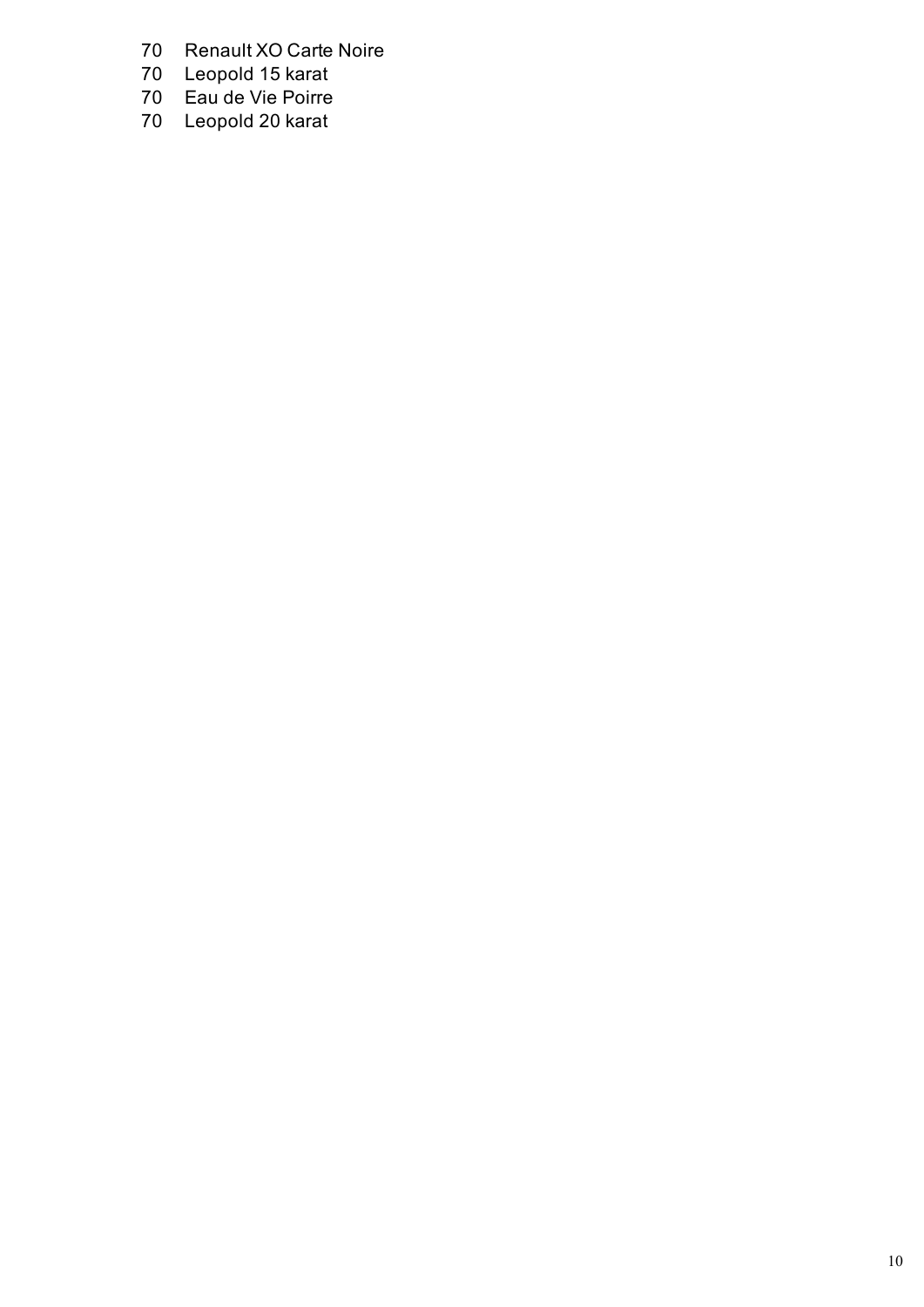- Calvados 25år
- Calvados Fine
- Leopold 6 års
- Marc
- Armagnac 4 års
- Glenlivet Nadurra
- Highland Harvest
- Framboise Becker
- Disaronno
- Dalwhinnie
- Macphail's
- Oban 14
- Maker's Mark
- Pampero Rom
- Diplomatico
- Ron Zacapa
- Sauza Tres Generation Tequila
- Stolichnaya Elit
- Grappa Luxardo
- Grappa de Moscato
- Grappa Tommasi recioto
- Limoncello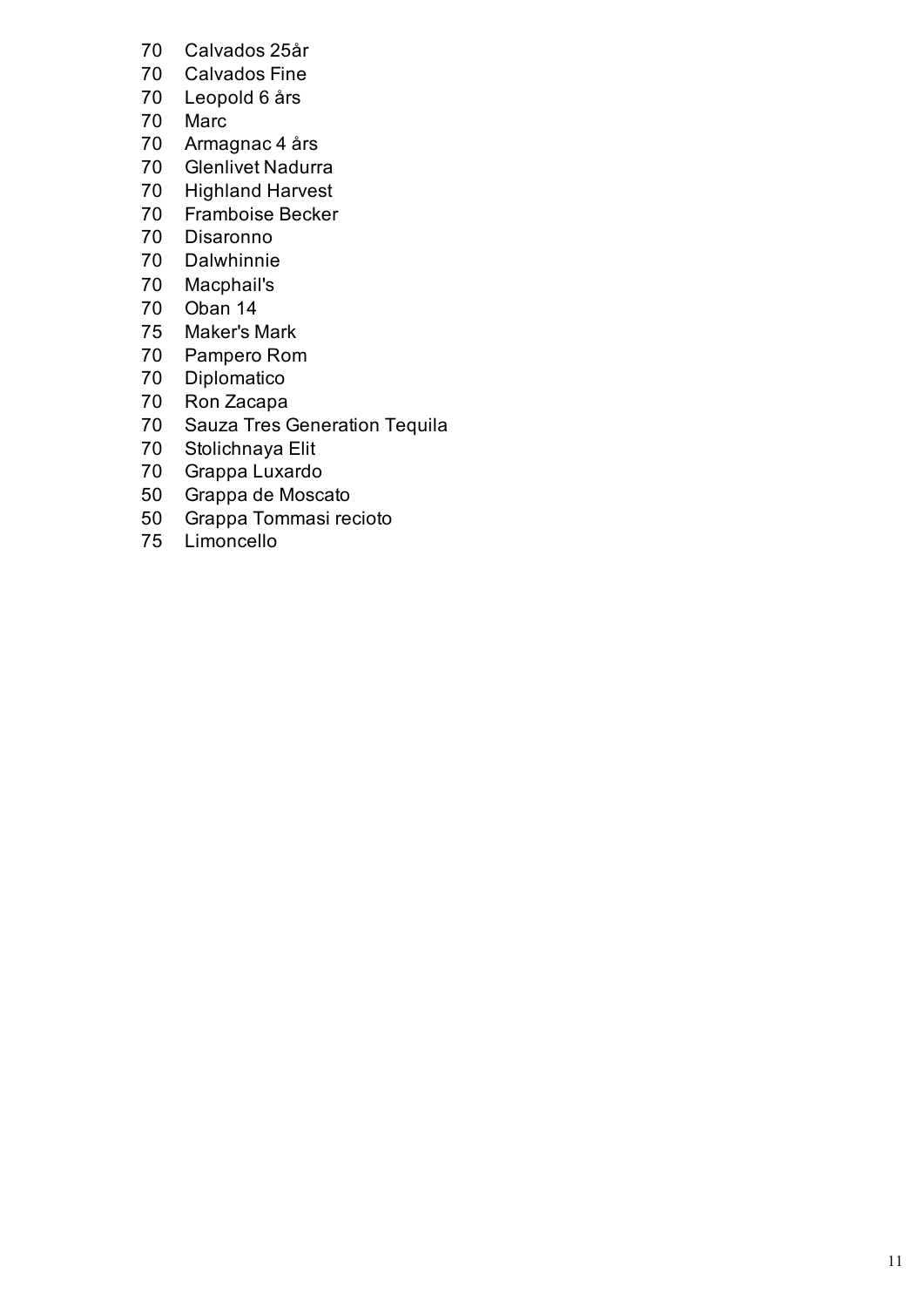#### **SODAVAND**

|      | --------            |         |
|------|---------------------|---------|
| 25   | Div. Sodavand       | $36, -$ |
| 150  | Personalevand       | $0, -$  |
|      |                     |         |
|      | <b>SAFT OG MOST</b> |         |
|      |                     |         |
| 25   | Bornholmsk Saft     | $42, -$ |
|      |                     |         |
|      | <b>KILDEVAND</b>    |         |
| 100  | Hildon              | $55, -$ |
|      |                     |         |
|      | ØL                  |         |
| 33   | Nørrebro Bryghus    | $65, -$ |
| 33   | Teedawn             | $65, -$ |
| 33   | Gingerbeer          | $42, -$ |
| 2000 | Tuborg Fustage      |         |
| 2000 | Classic Fustage     |         |
|      |                     |         |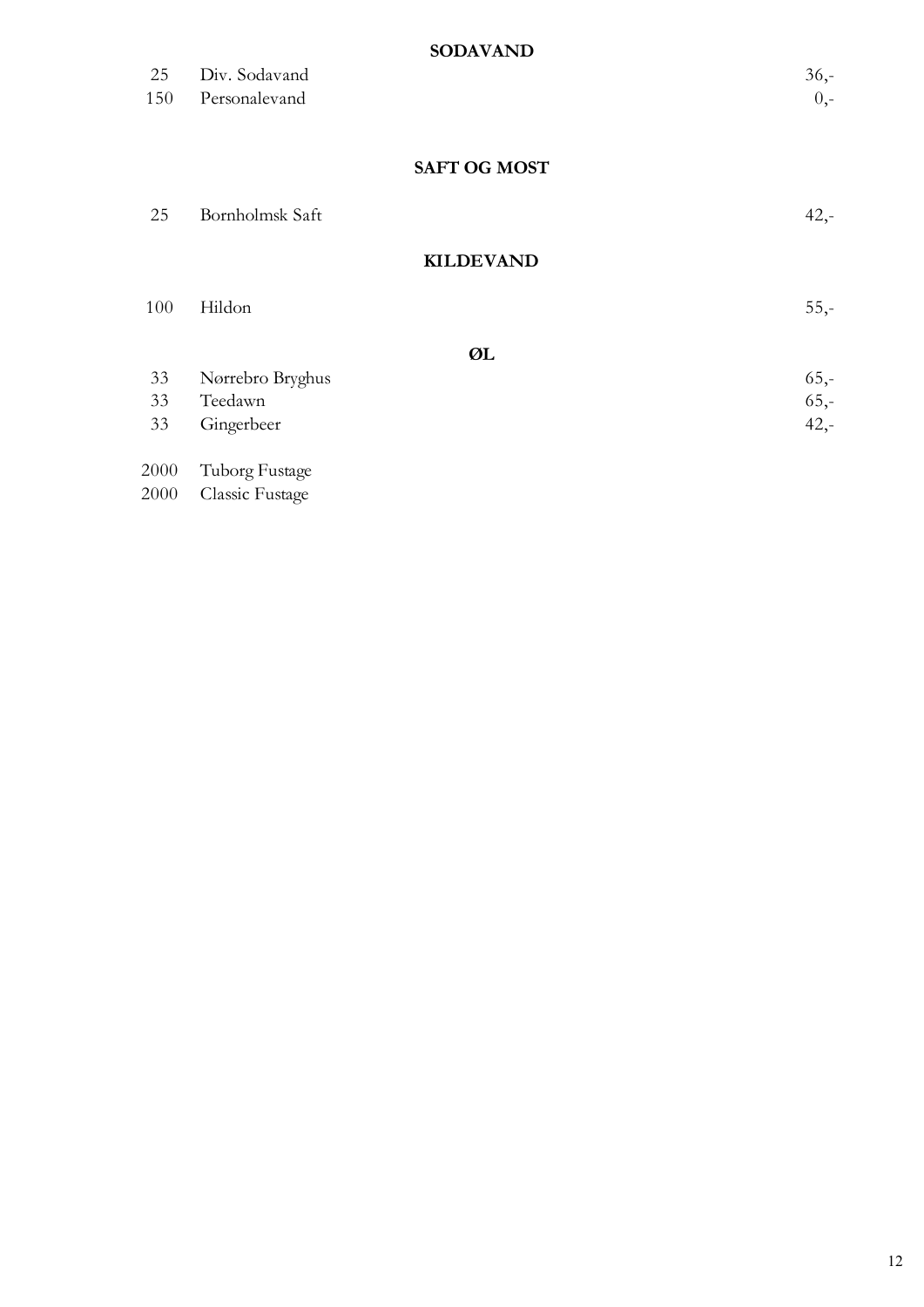| N.V. | Spanien Castellblanc, Penedes, Cava Semi sec | $375,-$ |
|------|----------------------------------------------|---------|
|      | Morillon Blanc, Jeff Carrel                  | $425,-$ |
|      | Cloudy Bay, Pinot Noir                       | $825 -$ |
|      | Mas Beu la vie en Rouge, Dom. Mas Beau       | $375,-$ |
|      | Columbia Crest, Merlot                       | $495 -$ |
|      | Removed hvid og Rød                          | $300,-$ |
|      | 2018 Pinot Blanc, "Kritt" Marc Kreydenweiss  | $595 -$ |
|      |                                              |         |

Assorterede 375,-